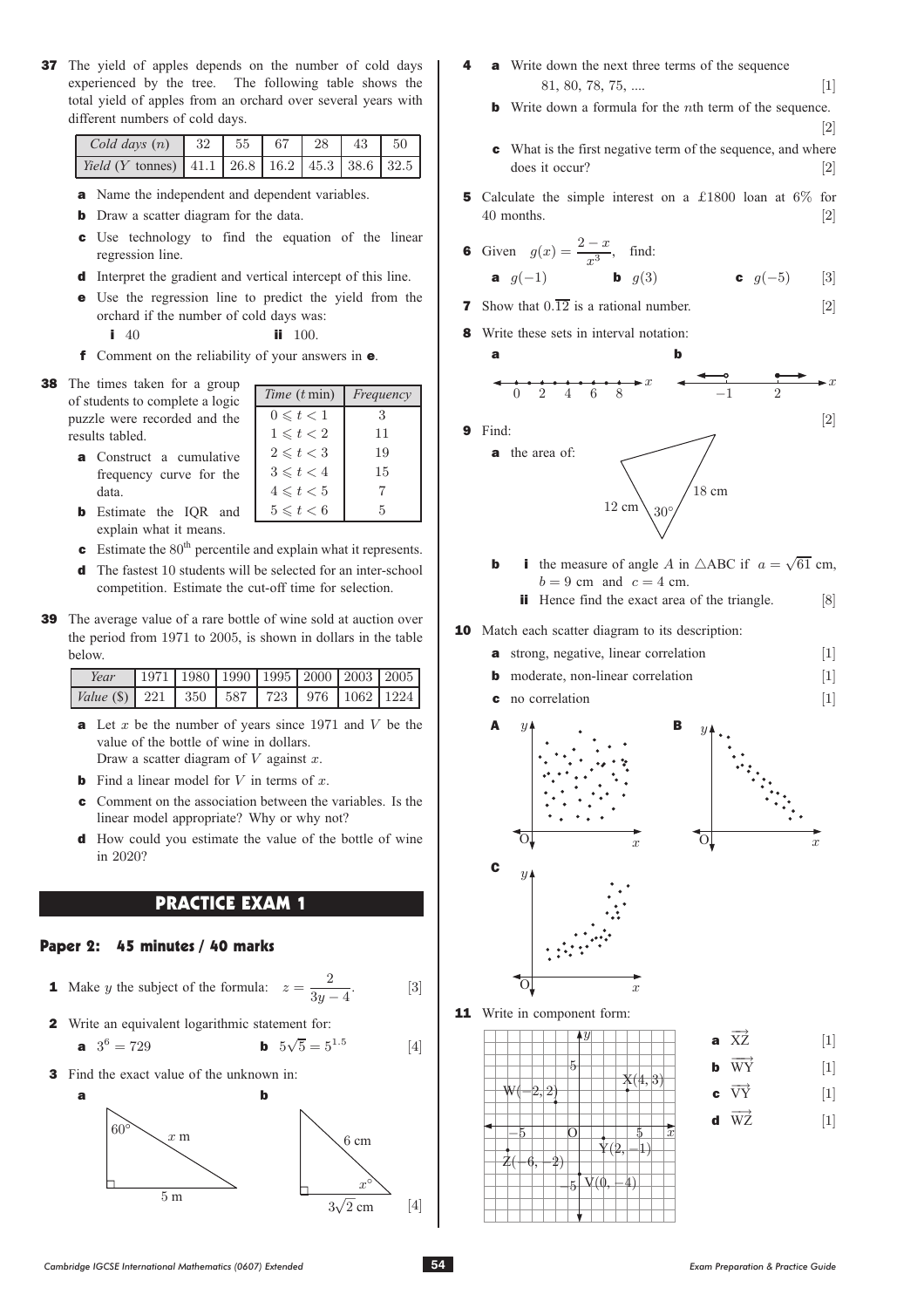### Paper 4: 2 hours 15 minutes / 120 marks

- **1** Triangle PQR has vertices  $P(2, 2)$ ,  $Q(3, 5)$ , and  $R(5, 3)$ .
	- a Draw triangle PQR on a set of axes. Label this triangle A.  $\begin{bmatrix} 2 \\ 2 \end{bmatrix}$
	- **b** Rotate triangle A 180 $^{\circ}$  about O. Label this image B. [2] **c** Reflect image B in the *x*-axis. Label this image C. [2]
	- **c** Reflect image B in the *x*-axis. Label this image C. [2]<br>**d** What single transformation maps A onto C? [1]
	- $d$  What single transformation maps A onto C?
- 2 Consider the function  $f(x)=3x^2 6x + 1$ .
	- **a** Find  $f(3)$ . [2]<br>**b** Find the axes intercepts of the function. [3]
	- **b** Find the axes intercepts of the function.
	- c Find the axis of symmetry of the function, and hence find its vertex.  $[3]$
	- **d** Use **c** to write  $f(x)$  in the form  $a(x-h)^2 + k$ . [1]
	- **e** Suppose  $g(x)$  is obtained by translating  $f(x)$  through  $\begin{pmatrix} 1 \\ 2 \end{pmatrix}$ . Find  $g(x)$ , giving your answer in the form  $g(x) = ax^2 + bx + c.$  [3]

**3** The height of a solid cylinder is three times its radius  $r$ .

- a Write down an expression for the volume of the cylinder, in terms of  $r$ . [2]
- **b** Find r given that the cylinder has volume  $192\pi$  cm<sup>3</sup>. [3]
- c Find the surface area of the cylinder correct to the nearest
- $\text{cm}^2$ . [4]<br>**d** Suppose this cylinder was made of pure lead. Each cubic centimetre of lead weighs 11:37 g. Find the mass of the
- cylinder. [2] e The cylinder is melted down and moulded into a sphere. Find the radius of the sphere. [3]
- **a** Graph the region **R** for which  $x \ge 0$ ,  $y \ge 1$ ,  $2x + y \ge 3$ , and  $2x + 3y \le 15$ . [4]
	- b Find all points in **R** with integer coordinates, such that  $x + 2y = 4.$  [3]
- 5 A school superintendent has a theory that the number of detentions given in a school per student is proportional to the percentage of female teachers on its staff. He has collected the following data from the schools in his district.

| No. of female<br>teachers $(x)$                 | 60   | 30   | $\overline{2}$ | 10       | 56   |
|-------------------------------------------------|------|------|----------------|----------|------|
| No. of detentions per<br>student per year $(y)$ | 0.72 | 0.36 | 0.03           | $0.05\,$ | 0.70 |
|                                                 |      |      |                |          |      |
| No. of female<br>teachers $(x)$                 | 90   | 35   | 40             | 84       | 24   |

- **a** Draw a scatter diagram for the data. [3]
- **b** Comment on the correlation between the two variables.
- **c** Is the superintendent's theory correct? Explain your answer. [2] d Use technology to determine the equation of the line of
- best fit. Plot this on the graph. [2]<br>Interpret the gradient of the line of best fit. [1]
- **e** Interpret the gradient of the line of best fit.

f Estimate the number of detentions per student given in a year in a school with:

i 38 female teachers ii 115 female teachers.<br>Comment on whether these predictions are reasonable.

[4]

6 Clinton is in a kayak race. His progress through the course is shown on the travel graph below:



8 Toby recorded the length of time he spent each day surfing the internet. He summarised the results in the table below:

| <i>Surfing time</i> (mins) | Frequency |
|----------------------------|-----------|
| $0 \leq t < 15$            | 3         |
| $15 \leq t < 30$           | 6         |
| $30 \leq t < 45$           | 8         |
| $45 \leq t < 60$           | 5         |
| $60 \le t < 75$            | 4         |
| $75 \leqslant t < 90$      | 2         |

- 
- **a** For how many days did Toby record data? [1]<br>**b** Construct a histogram to display the data. [4]
- **b** Construct a histogram to display the data. [4]<br>**c** State the modal class for the data. [1] **c** State the modal class for the data.<br>**d** Use technology to estimate the me
- Use technology to estimate the mean length of time Toby spends surfing the internet each day. [1]
- Construct a cumulative frequency graph for the data. [4]
- Toby decides to cut back on his internet surfing. He decides that next month he will 'fine' himself £5 for every day he spends more than 50 minutes online. If there are 30 days in the month, estimate how much money Toby will pay in 'fines'. [3] will pay in 'fines'.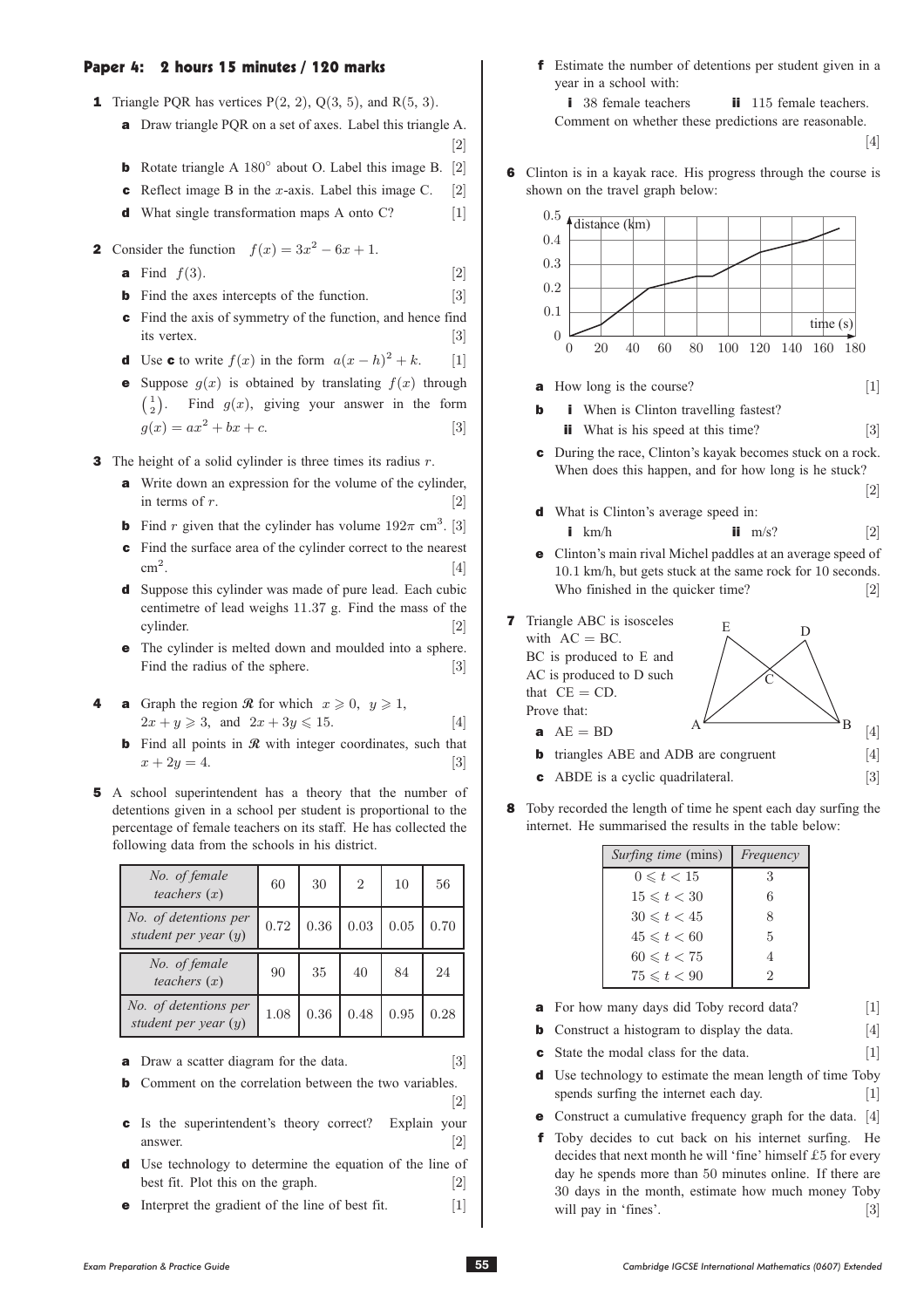### a Suppose  $f(x)=5 \times 4^{-x}$ .

- **i** Evaluate  $f(-\frac{3}{2})$ .
- ii Show that  $f(x 1) = 4 f(x)$ .
- **iii** State the domain and range of  $f(x)$ .
- **iv** Write down the equation of the asymptote to  $f(x)$ . [5]
- $\mathbb{F}_2$ **b** Given  $f(x) = \frac{2x-1}{x+1}$ , find  $f^{-1}(x)$ . Hence graph  $f(x)$  and  $f^{-1}(x)$  on the same set of axes. [5]

- **10** Triangle PQR has vertices  $P(-1, -5)$ ,  $Q(6, -1)$ , and  $R(2, 1)$ .
	- a Show that triangle PQR is right angled, and state the vertex where the right angle occurs. [5]
	- **b** Find the distance from P to X, the midpoint of QR. [3]
	- c Point Y is located such that PXQY is a parallelogram. Find the coordinates of Y. [3]
- **11** a Use the method of elimination to solve simultaneously:

$$
x - 4y = -12
$$
  

$$
x + 2y = 12
$$

 $x + 2y = 12$  [4]<br>**b** Use your graphics calculator to solve simultaneously:

$$
x - 4y = -12
$$
  

$$
|x| + 2y = 12
$$
 [2]

**12** Gemma and Jo have a total of  $£28.60$  between them. Gemma has three times as much money as Jo. How much money does each have?  $[4]$ 

# Paper 6: 1 hour 30 minutes / 40 marks



The Hilbert curve was first described in 1891. It is used in compressing and processing digital images.

The starting image of the Hilbert curve (called the *first order* Hilbert curve) is a 'cup', which is three sides of a square as shown.

To get the second order Hilbert curve, we start with a square of the original size, and place a smaller 'cup' in each corner:



We then draw connecting line segments as shown:



To get to the third order Hilbert curve, we use a similar process using the new shape:





The fourth and fifth order Hilbert curves are shown below, enlarged so you can see the detail:



#### **Rules**

The next Hilbert curve is obtained from the current one by:

- shrinking the current curve<br>• putting a 'conv' in each convex
- putting a 'copy' in each corner of the square, and rotating it by some multiple of 90 degrees, and
- connecting them up with line segments.

## **Part I**

In this part, we will consider the effect of successive iterations on the line segments of the curve.

1 Use the diagrams given to fill in the following table:

|    | Hilbert curve order   Length of line segments |
|----|-----------------------------------------------|
|    |                                               |
| '2 |                                               |
|    |                                               |
|    |                                               |
|    |                                               |

2 Consider the denominator of each of the fractions in 1. Describe what is happening to the denominator in words. **Hint:** Consider powers of 2.